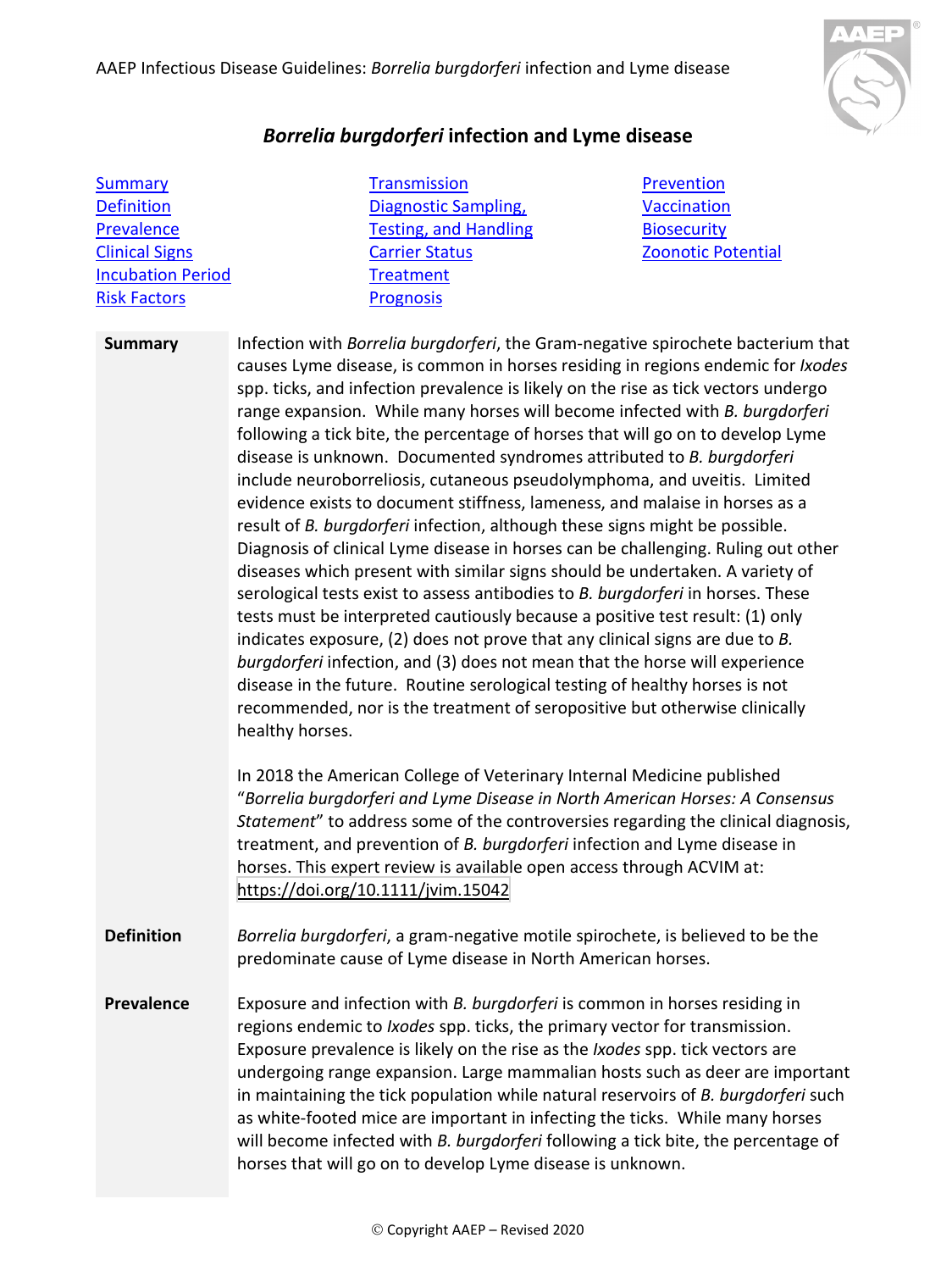AAEP Infectious Disease Guidelines: *Borrelia burgdorferi* infection and Lyme disease



<span id="page-1-0"></span>**Clinical signs** At this time, documented syndromes attributed to *B. burgdorferi* include neuroborreliosis (ataxia, atrophy, cranial nerve deficits, stiff neck, cutaneous hyperesthesia), cutaneous pseudolymphoma (dermal masses at the site of tick bite), and uveitis (blepharospasm, epiphora, yellow-green fibrinous aqueous flare). Limited proof exists for non-specific syndromes including lameness, poor performance, arthritis, and body soreness, but these signs might be possible as the organism preferentially resides in synovial membranes and close to blood vessels and nerves in connective tissue.

> **Lyme neuroborreliosis:** *B. burgdorferi* infection of the central nervous system has been documented in both animals and humans. In horses, clinical signs of neuroborreliosis include: behavioral changes, hyperesthesia, ataxia, dysphagia, respiratory distress due to laryngeal dysfunction, cranial nerve deficits, muscle atrophy and neck stiffness. Cerebrospinal (CSF) fluid cytology is frequently abnormal with neutrophilic or lymphocytic pleocytosis. Antigen testing with PCR on CSF can confirm disease, however, this test has a very low sensitivity in humans and animals. A recent study by Johnson *et al* (2018) found the Lyme Multiplex assay performed on serum and/or cerebrospinal fluid (similar to how EPM is diagnosed) has a poor diagnostic accuracy in horses with neuroborreliosis. Neuroborreliosis, has been reported in horses with common variable immunodeficiency, and immune deficiencies may be a risk factor for development of severe disease following infection with *B. burgdorferi.*

- <span id="page-1-1"></span>**Incubation period** It often takes 3 or more weeks following infection for antibodies to be detected by any of the currently available serologic assays.
- <span id="page-1-2"></span>**Risk Factors** Horses residing in regions endemic to *Ixodes* spp. ticks, especially in environments conducive to tick habitation, including heavily wooded areas with dense, low-lying vegetation and ground cover.
- <span id="page-1-3"></span>**Transmission** Vector transmission
	- Infection with *B. burgdorferi* occurs following bite by infected *Ixodes* spp. tick
	- Horizontal transmission (Horse-to-horse) does not occur
	- Vertical transmission (mares to fetus) has not been documented

<span id="page-1-4"></span>**Diagnostic Sampling, Testing, and Handling** The diagnosis of Lyme disease in horses should be based on compatible clinical signs, evidence of exposure to *B. burgdorferi* (generally achieved through serology), and perhaps most importantly, ruling out all other possible causes. Several serologic assays are available for assessing exposure to *B. burgdorferi,*  including ELISA, Western Blot, ELISA SNAP test, IFAT, and ELISA Multiplex assay. All detect antibody production against various organism surface antigens. The positive predictive value of disease is low for all antibody tests. Antigen detection assays (PCR, immunohistochemistry, silver staining, fluorescent in situ hybridization (FISH)) can be utilized when potentially infected tissues or samples such as skin biopsies, ocular fluid, cerebrospinal fluid, tissue samples or synovial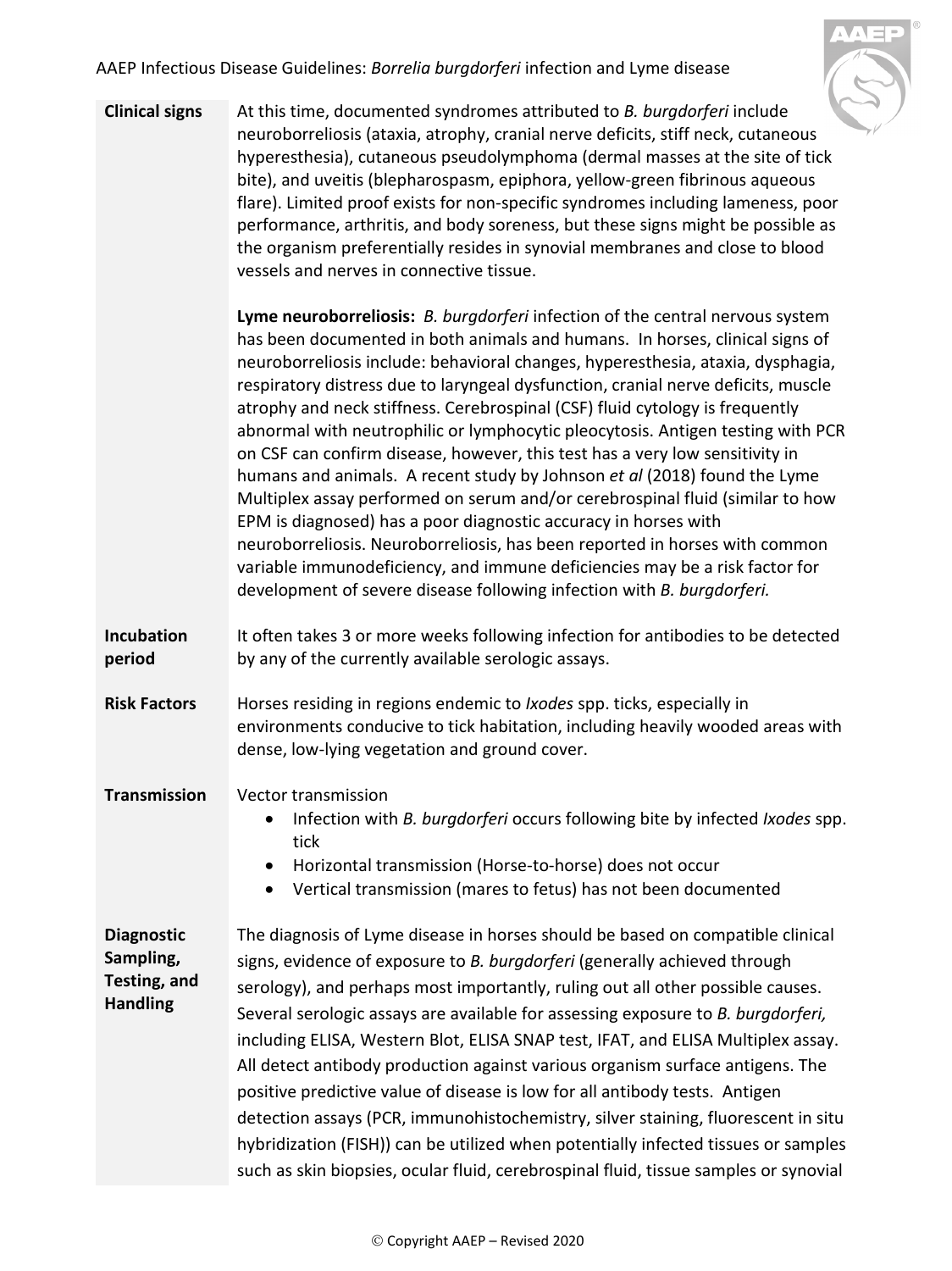

<span id="page-2-0"></span>samples are available. Horses with common variable immune deficiency may have Lyme disease and be seronegative. Although other borrelial organisms, including *B. miyamotoi*, *B. bissettii*, and *B. mayonii,* have been found in *Ixodes* ticks in parts of the United States, there are currently no reports of equine infection with any of the 3 organisms.

## *Key diagnostic concepts:*

- Serology alone only confirms exposure to *B. burgdorferi* (or vaccination) and should not be viewed as a stand-alone test for Lyme disease, as exposure to the organism is very common in endemic areas, and many exposed horses will never show any clinical signs.
- Screening of normal horses and/or testing of horses without compelling clinical signs of disease (e.g., as part of a pre-purchase examination or routine screening) is not routinely recommended.
- None of the available seroassays are capable of differentiating exposure to *B. burgdorferi* from clinical Lyme disease.
- Magnitude of antibody titer has not been shown to correlate with likelihood of clinical disease.



*Revised 2020; Reprinted with permission from: Divers TJ, Gardner RB, Madigan JE, Witonsky SG, Bertone JJ, Swineboard EL, Schutzer SE, Johnson AL. Borrelia burgdorferi Infection and Lyme Disease in North American Horses: A Consensus Statement. J Vet Intern Med 2018 32(2): 617-632.* Available open access at: [https://doi.org/10.1111/jvim.15042](about:blank)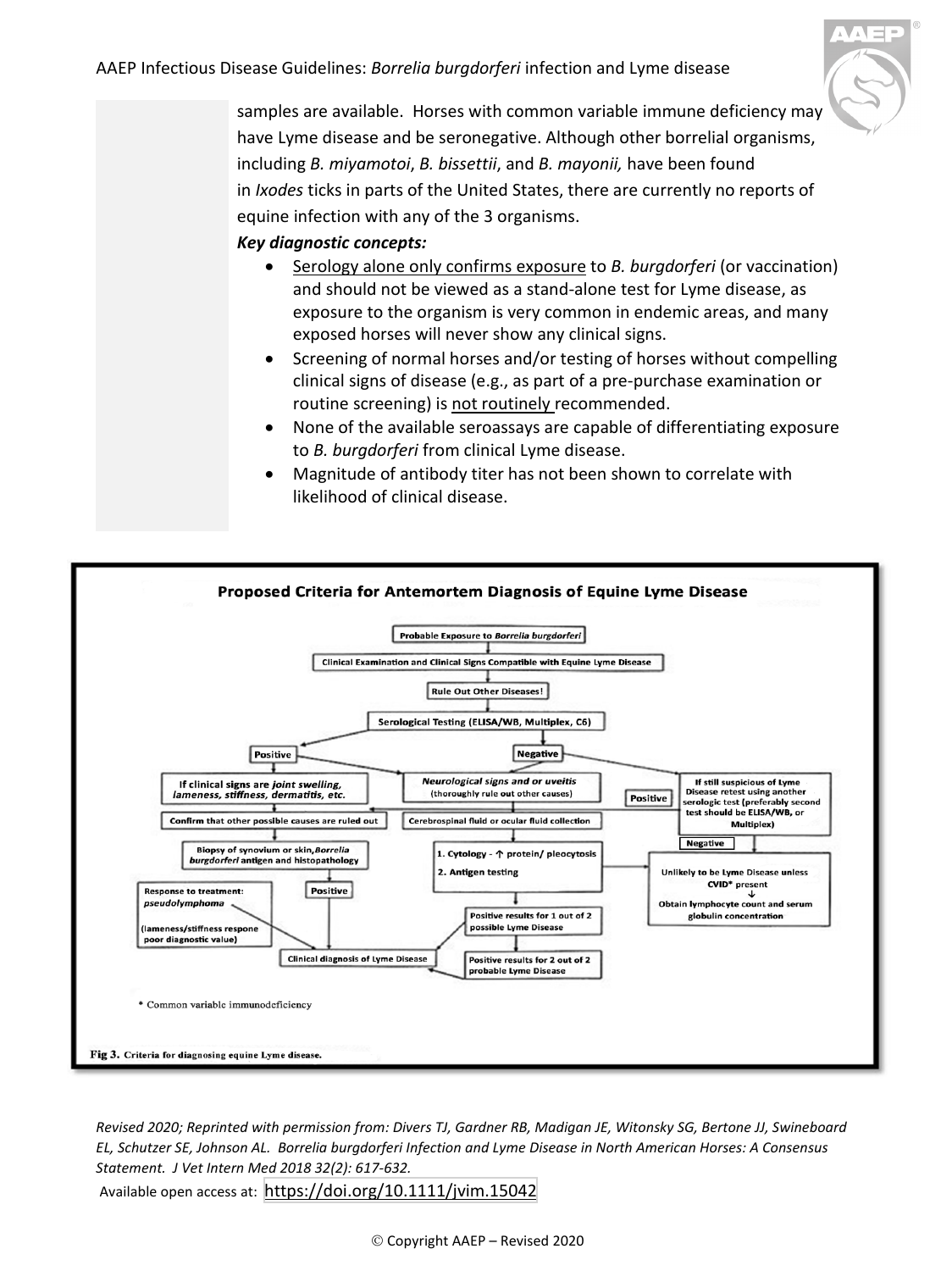AAEP Infectious Disease Guidelines: *Borrelia burgdorferi* infection and Lyme disease



- <span id="page-3-0"></span>**Carrier status** The potential for chronic *B. burgdorferi* infection in horses is not known. Many horses maintain positive titers for months to even years, with or without treatment. It is unknown whether persistently high titers are due to continued IgG production after organism clearance, persistent or chronic infection, or reinfection after treatment.
- <span id="page-3-1"></span>**Treatment** Several options exist for treatment of horses with suspected Lyme disease, and a gold standard protocol has not yet been developed. Tetracycline antimicrobials are commonly administered for 7 to 30 days (oxytetracycline 6.6 mg/kg IV q24h; or doxycycline 10 mg/kg PO q12h; or minocycline 4 mg/kg PO q12h). It should be noted that tetracycline antimicrobials exert anti-inflammatory effects through their inhibition of matrix metalloproteases, which may contribute to improvement in clinical signs during treatment independently of any effects on *B. burgdorferi.* Accordingly, relapse of clinical signs following treatment should not necessary be interpreted as failure to clear the organism, as the improvement may have been due to the medication's anti-inflammatory properties alone.

Ceftiofur has also demonstrated in-vitro efficacy against *B. burgdorferi*, with MIC values falling within the range of expected serum and tissue concentrations following administration of ceftiofur crystalline-free acid (Excede®).

Titers should not be used alone to assess response to treatment or as deciding factors for prolonged therapy, as many treated horses maintain positive titers for months to even years.

- <span id="page-3-2"></span>**Prognosis** The prognosis for *B. burgdorferi* infection is generally good as most exposed horses do not show clinical disease. The prognosis for neuroborreliosis and *B. burgdorferi* uveitis is guarded to poor.
- <span id="page-3-3"></span>**Prevention** Tick control through environmental avoidance and diligent removal from horses remains the mainstay of preventing exposure and infection with *B. burgdorferi*.
	- Tick repellants: Multiple spray and spot-on tick repellent products are available. These products may contain a combination of cypermethrin, permethrin, pyrethrins, or piperonyl butoxide, and demonstrate variable efficacies and durations of action.
	- "Tickscaping": Environmental tick populations can be reduced by removal of leaves and woody debris, pasture mowing, and maintaining dry, well-lit paddocks whenever possible.
- <span id="page-3-4"></span>**Vaccination** While no Lyme vaccines are licensed for use in horses, there is reasonable evidence to suggest that vaccination with canine recombinant OspA vaccine or whole-cell vaccines are at least partially protective. Specific vaccination protocol and protective antibody levels have not been established.
- <span id="page-3-5"></span>**Biosecurity** Equine *B. burgdorferi* infection is not contagious, and therefore, isolation and biosecurity measures are not necessary in infected horses.